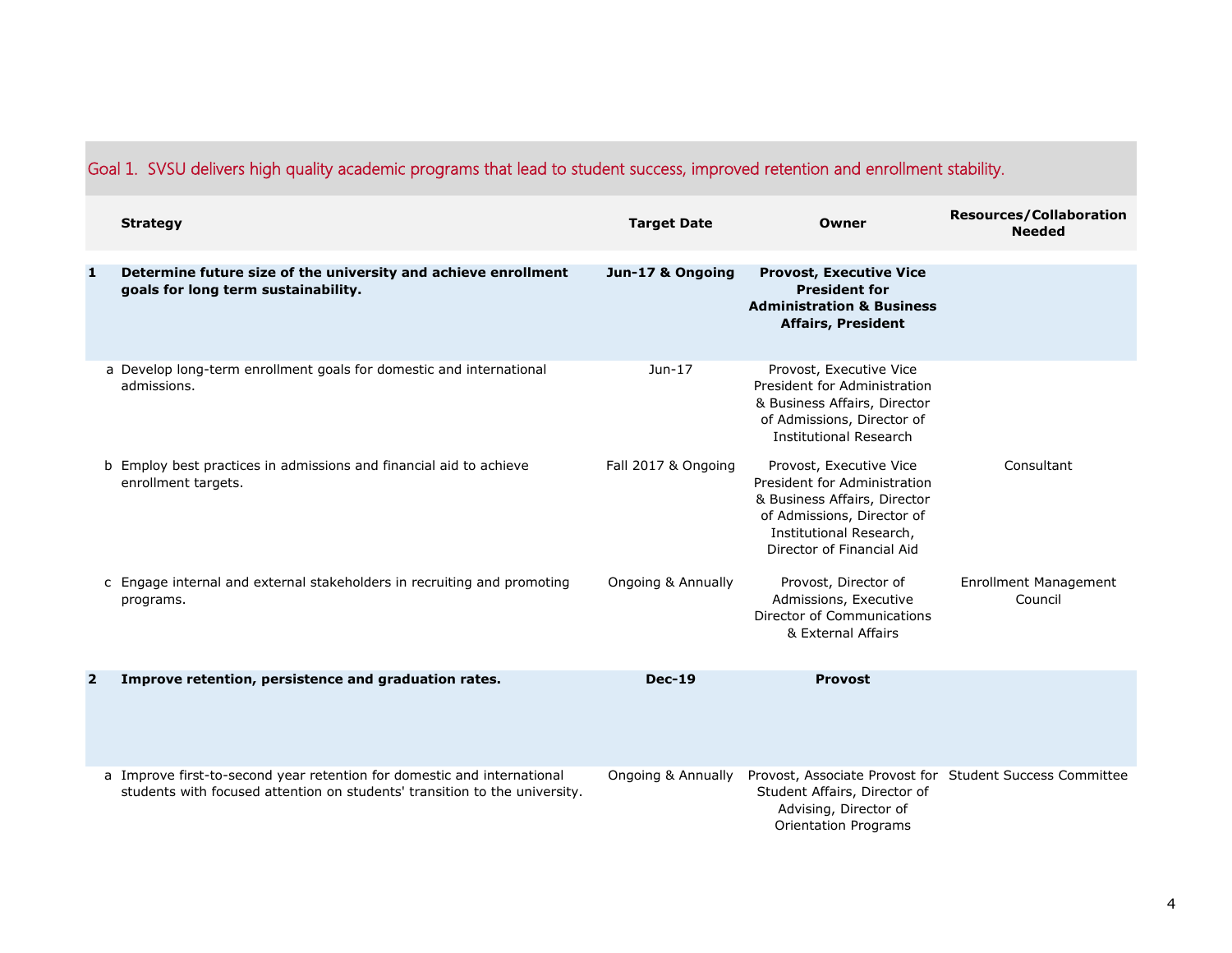|   | <b>Strategy</b>                                                                                         | <b>Target Date</b>            | Owner                                                                                                                                                                                                                | <b>Resources/Collaboration</b><br><b>Needed</b>  |
|---|---------------------------------------------------------------------------------------------------------|-------------------------------|----------------------------------------------------------------------------------------------------------------------------------------------------------------------------------------------------------------------|--------------------------------------------------|
|   | b Improve persistence for students beyond the first year.                                               | Ongoing & Annually            | Provost, Associate Provost for Student Success Committee<br>Student Affairs, Director of<br>Advising, Academic Deans,<br>Director of Multicultural<br>Services                                                       |                                                  |
|   | c Reduce achievement gaps between minority students and the general<br>student population.              | $Dec-19$                      | Provost, Director of Academic Student Success Committee<br>Advising, Special Assistant to<br>the Provost, Director of<br><b>Multicultural Services</b>                                                               |                                                  |
|   | d Improve persistence and graduation rates for students who require<br>developmental education.         | <b>Fall 2018</b>              | Provost, Dean of Arts &<br>Behavioral Sciences, Dean of<br>Science, Engineering and<br>Technology                                                                                                                    | Student Success Committee                        |
|   | e Facilitate timely graduation of students through curriculum, scheduling,<br>processes and technology. | $Dec-19$                      | Provost, Associate Provost for "Schedule Planner" software,<br>Student Affairs, Director of<br>Advising, Registrar, Director<br>of Institutional Research,<br>Director of Office of<br><b>Multicultural Services</b> | <b>Information Technology</b><br><b>Services</b> |
| 3 | Deliver a portfolio of high quality programs.                                                           | <b>Ongoing &amp; Annually</b> | <b>Provost</b>                                                                                                                                                                                                       |                                                  |
|   | a Obtain and maintain relevant accreditations and program reviews.                                      | Ongoing & Annually            | Provost, Associate Provost &<br><b>Academic Deans</b>                                                                                                                                                                |                                                  |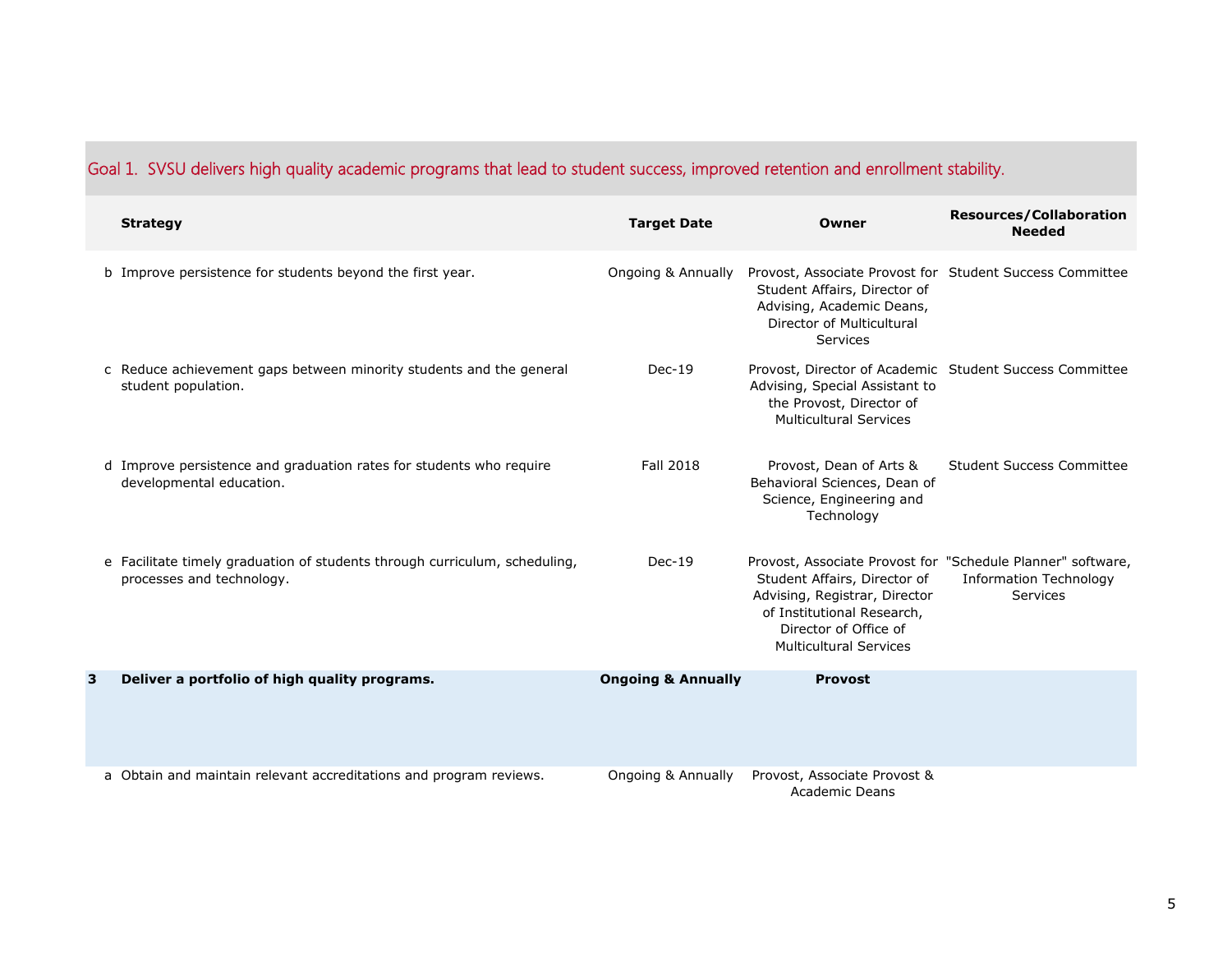|   | <b>Strategy</b>                                                                                                                                                     | <b>Target Date</b> | Owner                                                                                                                       | <b>Resources/Collaboration</b><br><b>Needed</b> |
|---|---------------------------------------------------------------------------------------------------------------------------------------------------------------------|--------------------|-----------------------------------------------------------------------------------------------------------------------------|-------------------------------------------------|
|   | b Develop strategic plan for each college to ensure programs are current,<br>meet employer/regional needs and prepare students for a diverse and<br>global society. | $Dec-17$           | Academic Deans                                                                                                              |                                                 |
|   | c Create and promote externally recognized programs of excellence in each Ongoing & Annually<br>college and student affairs.                                        |                    | Provost, Associate Provost,<br>Associate Vice President for<br>Academic Affairs, Academic<br>Deans                          | University Communications                       |
|   | d Leverage strengths to develop relevant, inter/multi-disciplinary<br>programs.                                                                                     | $Sep-17$           | Provost, Academic Deans                                                                                                     |                                                 |
|   | e Measure, track and increase opportunities for service and experiential<br>learning in all colleges (linked to strategic priority 5, 2a).                          | $Dec-17$           | Associate Vice President<br>Academic Affairs, Director of<br>Institutional Research,<br>Special Assistant to the<br>Provost |                                                 |
|   | f Increase online program offerings, including fully online graduate<br>programs and online courses in all general education categories.                            | $Dec-17$           | Provost, Academic Deans,<br>Director of Center for<br>Academic Achievement                                                  |                                                 |
| 4 | Maximize the academic, personal and professional growth for all<br>students.                                                                                        | <b>Ongoing</b>     | <b>Provost</b>                                                                                                              |                                                 |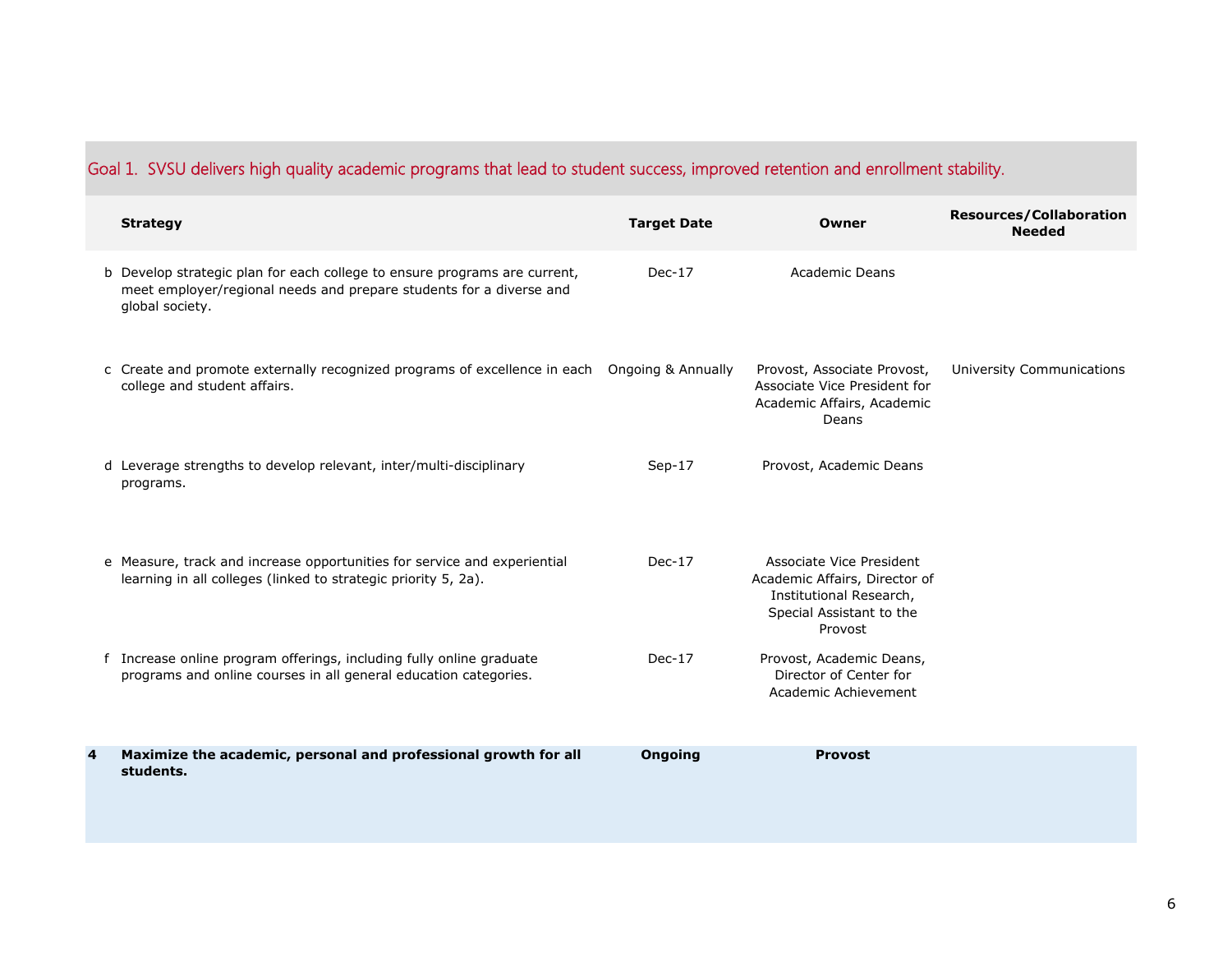|   | <b>Strategy</b>                                                                                                                                                                       | <b>Target Date</b> | Owner                                                                                                                   | <b>Resources/Collaboration</b><br><b>Needed</b> |
|---|---------------------------------------------------------------------------------------------------------------------------------------------------------------------------------------|--------------------|-------------------------------------------------------------------------------------------------------------------------|-------------------------------------------------|
|   | a Ensure all undergraduate students experience high impact educational<br>practices each year of their full-time enrollment.                                                          | Ongoing & Annually | Provost, Associate Provost for<br>Student Affairs, Associate<br>Vice President for Academic<br>Affairs                  | Office of Institutional<br>Research             |
|   | b Integrate general education, academic programs and co-curricular<br>experiences to develop students' capacity to think critically, reason<br>logically and communicate effectively. | Ongoing & Annually | Provost, Associate Provost,<br>Associate Provost for Student<br>Affairs                                                 |                                                 |
|   | c Optimize impact of student affairs programming through assessment<br>leading to continuous improvement.                                                                             | May-17 & Ongoing   | Associate Provost for Student<br>Affairs                                                                                |                                                 |
|   | d Leverage curricular and co-curricular opportunities to ensure that<br>students interact with diverse populations and experience diverse<br>cultures.                                | Ongoing & Annually | Provost, Associate Provost for<br>Student Affairs, Associate<br>Provost of International and<br><b>Advanced Studies</b> |                                                 |
| 5 | Promote innovation and excellence in teaching and scholarly<br>activities, achieving national and international recognition.                                                          | <b>Ongoing</b>     | <b>Provost</b>                                                                                                          |                                                 |
|   | a Support and recognize innovative teaching by individual faculty,<br>departments, programs and colleges.                                                                             | Ongoing & Annually | Provost, Director of the<br>Center for Academic<br>Innovation                                                           |                                                 |